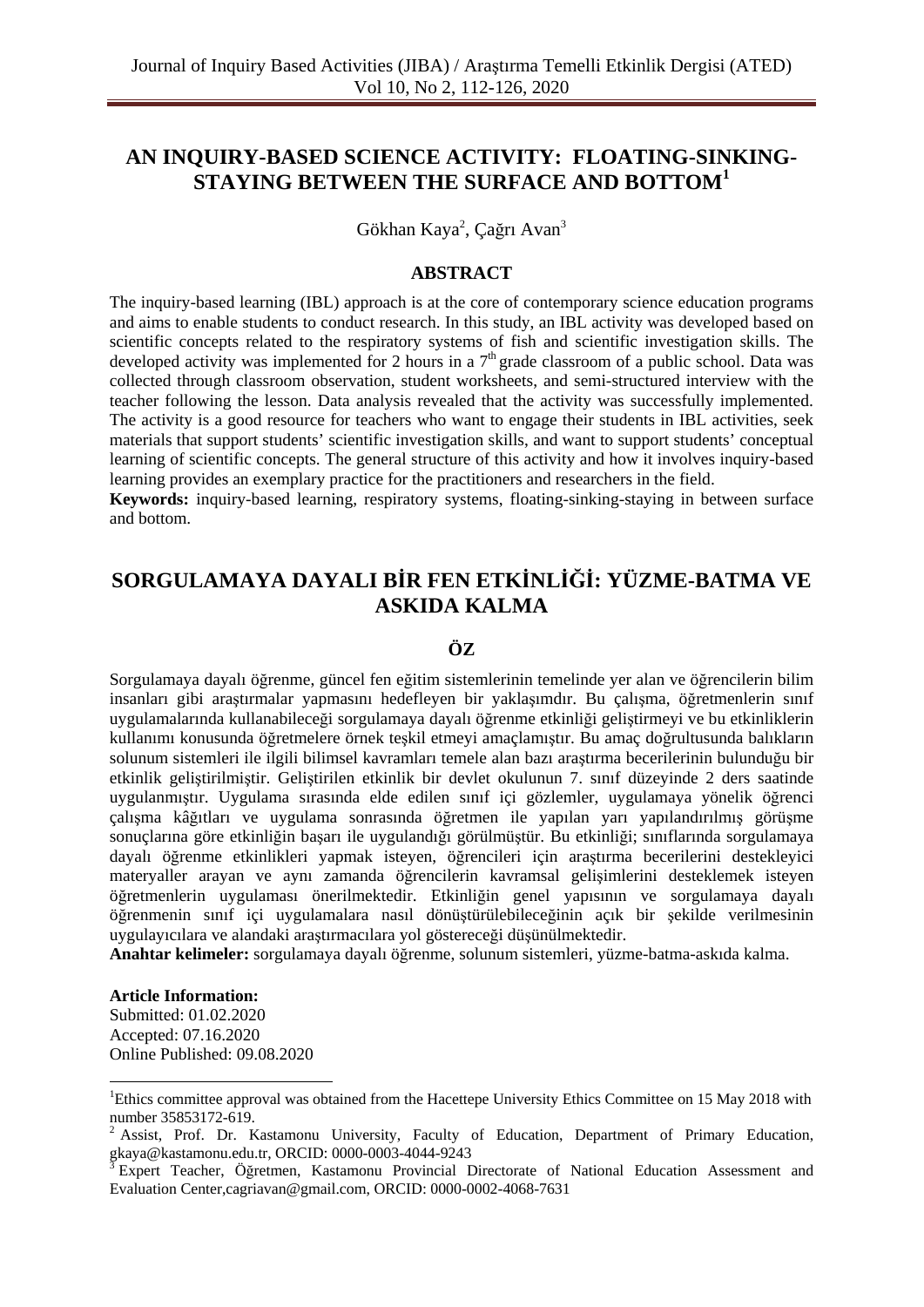## **INTRODUCTION**

The concept of inquiry is based on Dewey, Bruner, Postman, and Weingarten's ideas on education (Craig, 2008). However, its association with science teaching as an educational approach started with Schwab's work (1962). Later, it was used for science teaching in the United States (US), following Schwab's research (1969, 1973). Today, contemporary science teaching programs (e.g., Ministry of National Education [MoNE], 2013; National Core Curriculum for Basic Education [NCCBE], 2004; Next Generation Science Standards [NGSS], 2013) recommend and use inquiry-based learning (IBL). In the National Research Council's (NRC) reports in 1996, 1997, and 2000, an inquiry was held into determining the standards of science education and determining the frameworks of science learning and teaching in US high schools. These reports played an essential role in increasing the use of IBL in the study of science. In the report prepared by Rocard et al. (2007), inquiry-based science education started with an emphasis on the need for science education today and in the future. In this context, many researchers have carried out studies focused on the use of IBL. These have often been experimental studies concerning the development of IBL in the context of concepts and skills, descriptive studies investigating the opinions, attitudes and knowledge levels related to this approach, and qualitative studies, focusing on the classroom and the use of the method.

Efforts to improve teacher practices have also gained value by proposing to expand the use of IBL in classrooms. This requirement and the need to increase the quality of using IBL approach in the classroom are clearly emphasized in the findings of many of these studies. For example, in research by Kaya and Yılmaz (2016), it is emphasized that teachers should pay attention to the type of inquiry being led and increase the responsibility of the students in the inquiry processes as much as possible.

As stated in Windschitl (2002) and Kaya and Yılmaz (2016), there are different levels when applying the IBL approach. These levels are classified according to the responsibilities and roles that are given to teachers and students.

Sadeh and Zion (2009) draw up this classification according to how free the student is left to ask questions in the lesson. For example, *confirmatory inquiry*, which is the simplest level of this classification, confirms a set of scientific principles by the learners following a given process, as in a recipe in a cookbook (Windschitl, 2002). The highest level is the *open inquiry*, whereby the teacher allows the students to form their own research questions and processes (Brown & Melear, 2006). One of the other two levels concerns research questions, with students following a *structured inquiry*, where the teacher leads the process. The last level is the *guided inquiry*, which is used in this study, where the teacher creates the research question, and the next steps are carried out by the students (Bell et al., 2005).

The levels of inquiry used in classrooms are related to the availability of teaching opportunities at school; this is a controversial issue among educators. Some teachers prefer structured and guided inquiry, while others claim that any level of inquiry other than open inquiry is not appropriate considering the educational perspectives underlying this method (Kaya & Yılmaz, 2016). Guided inquiry advocates claim that guided IBL helps students understand scientific contents, highlevel scientific skills, and the nature of scientific knowledge (Blanchard et al., 2010; Quintana et al., 2005). They also state that guided inquiry reduces both students' wasted time and fear of a sense of failure when not achieving a result (Trautmann et al., 2004). The current study utilized a guided inquiry approach drawing on these ideas shared in the related literature.

No matter what level of IBL activities are used, five basic structures are required. These structures, which are stated in the NRC (2000) report, are:

- 1. A scientifically-focused question.
- 2. The need to develop and evaluate explanations to explain the question by giving priority to the evidence.
- 3. The formulation of explanations to answer scientifically-oriented questions based on the evidence.
- 4. The evaluation of scientific meanings in the light of alternative explanations.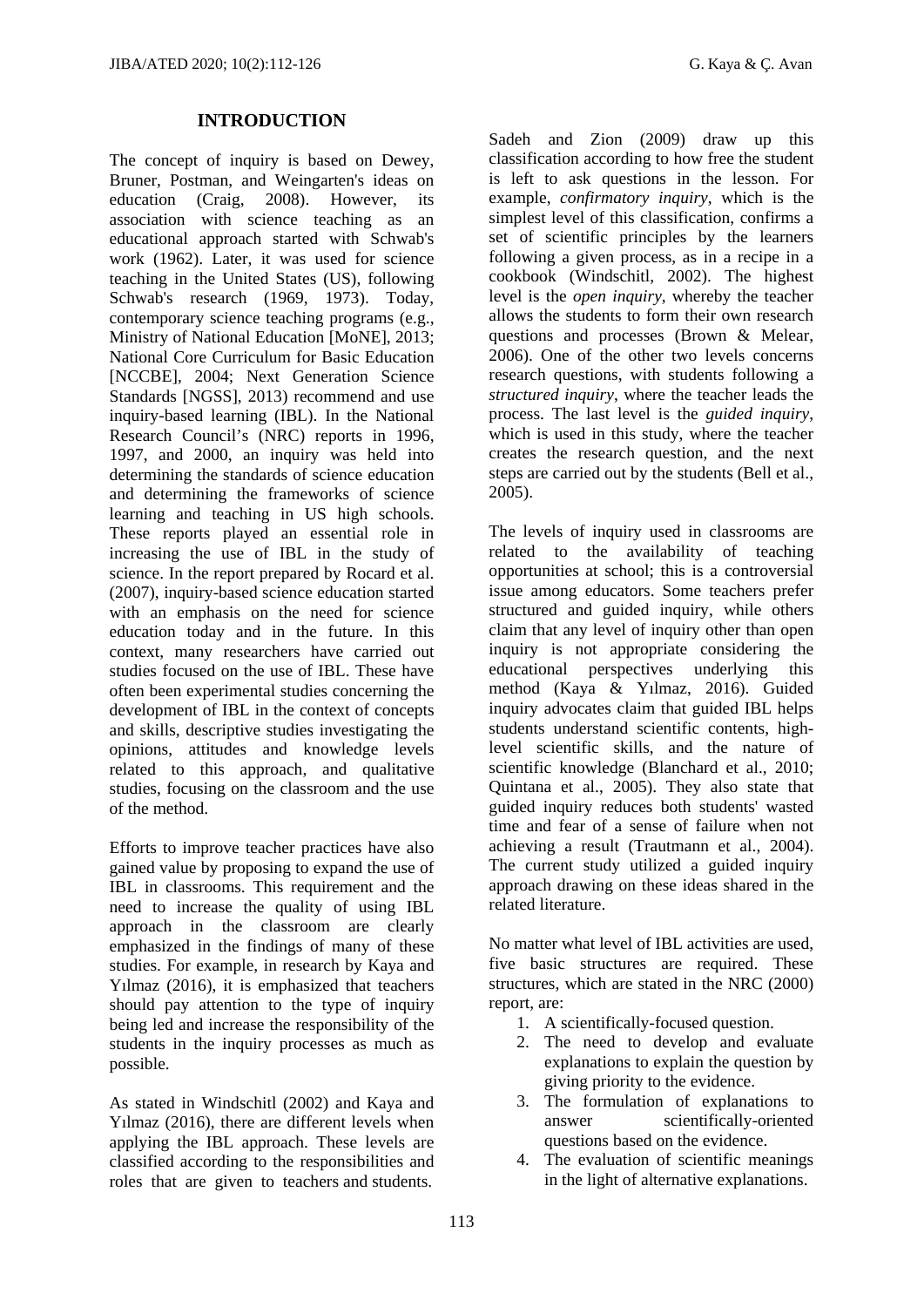5. The need to explain and defend/justify the explanations obtained.

These features form the basis of IBL activities and provide essential clues to practitioners for classroom practice. Çavaş et al. (2011) discussed the applications of IBL activities in the classroom, focusing on three main stages: Initiating an inquiry, focusing on the investigation, and sharing understanding. Using a similar approach, Kaya and Yılmaz (2016) planned their classroom activities with an open inquiry-based learning approach to include three stages. In these stages, the primary purpose of the *initiating an inquiry* is to create a relationship between the learner's curiosity and the planned course content. At this stage, the student is expected to examine the materials, make observations and ask questions. This stage is completed with the research question being created by the students under the guidance of the teacher (Çavaş et al., 2011). In the next stage, *focusing on the investigation*, the students, in small groups, research the questions created through the process of initiating an inquiry and developing ideas on how to produce solutions (Kaya & Yılmaz, 2016). One of the most important activities at this stage is to produce materials. The final stage, *sharing understanding*, is the process that enables groups to make presentations to share their experiences with their friends (Zhang & Krajcik, 2005). Here, peer learning allows them to reconsider their ideas (Kaya & Yılmaz, 2016).

The activity used in this research was prepared with a similar configuration, and it was planned and implemented following the level of guided inquiry. The aim of the activity, which has been prepared according to the structure mentioned in the literature, is to design a model that shows how fish can swim on the surface, at the bottom and in the middle of a body of water. The activity's conceptual bases are "classifying living creatures according to their similarities and differences." and "showing the structures and organs that make up the respiratory system of the model." The skills targeted for acquisition were based on scientific process and research skills, such as data collection, observation, inference, predicting, defining and controlling variables, communication, designing an experiment, and establishing a hypothesis.

## **ACTIVITY IMPLEMENTATION**

The activity carried out in the study aims to understand what the function of a fish's swim bladders and how a fish can swim. The activity, which is based on guided inquiry, is appropriate to apply at the middle school level in terms of both subject and cognitive competence. The study's scope was carried out in 2 class hours with 28 students (in groups of four) in the seventh grade in a public school in Kastamonu province of Turkey. The study was checked for ethical consideration, and it was found ethically appropriate with the decision of the Hacettepe University Ethics Committee on 15 May 2018 with number 35853172-619.

The implementation of the activity was carried out by the second author, a teacher in an educational institution, who has experience in IBL. In advance, scientific and technical trials were carried out in the preparation phase to determine the activity stages. Also, some of the model examples expected to be created in the activity were prepared by the teacher before the activity.

Although the activity is founded in biology for its target learning outcome, it has an interdisciplinary structure. Data collection, observation, inference, estimating, defining and controlling variables, communication, interpretation, designing experiments, and forming hypotheses are required scientific skills. The activity is based on the swimming, sinking, and suspension activities used in the Fibonacci (http://www.fibonacci-project.eu/) and PRIMAS (https://primas-project.eu/) projects, and associated with the IBL approach. Unlike the activities for teaching the concepts of swimming, sinking, and hanging, it has been associated with the respiratory systems of living things. It has been planned and implemented in a guided inquiry cycle. As mentioned in the introduction, it consists of the stages of initiating an inquiry (introduction), focusing on the investigation, and sharing understandings (conclusion).

## **Tools and Equipment**

The materials needed for the activity are as follows:

- worksheets,
- 500 ml plastic bottles,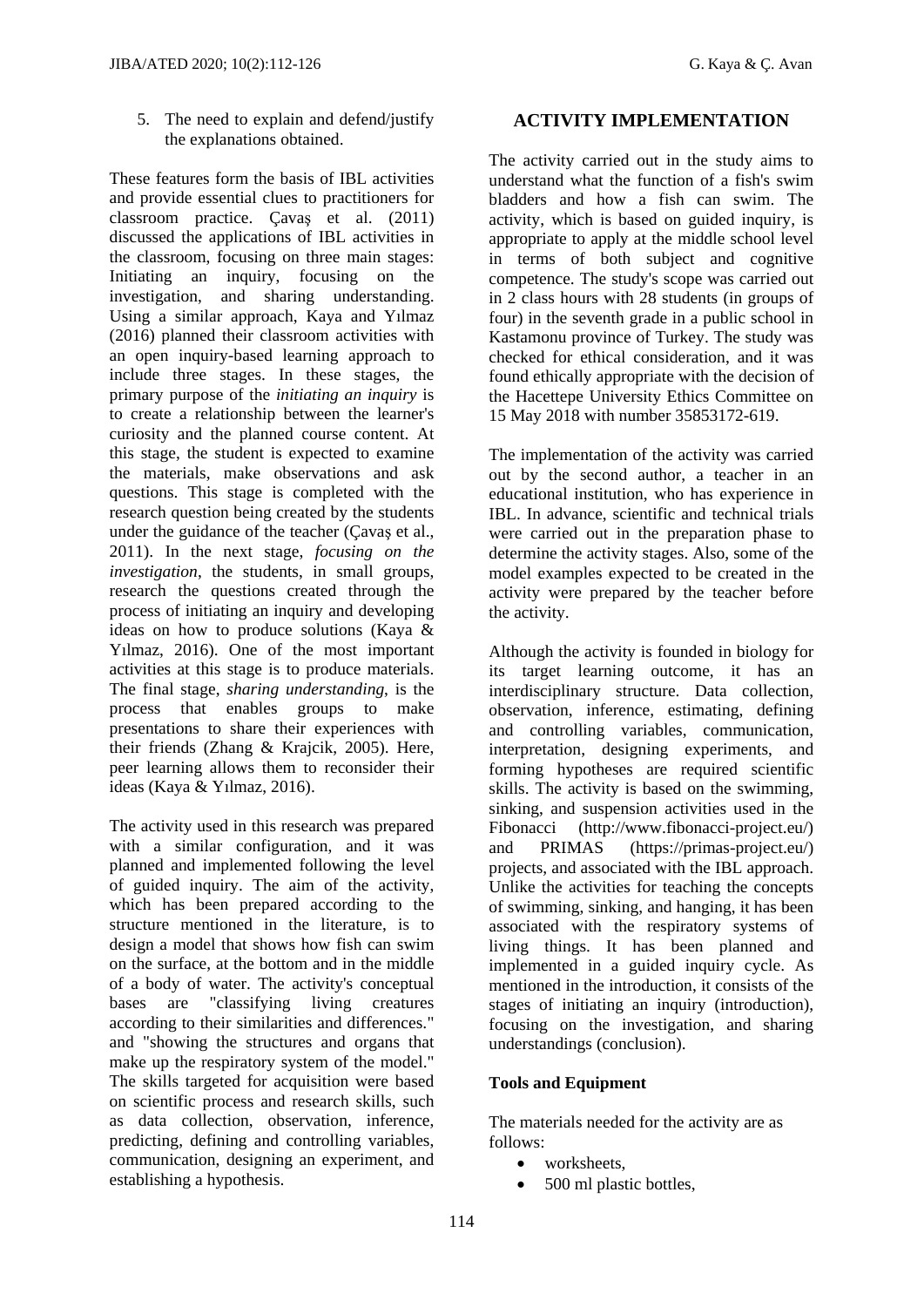- marbles,
- straws,
- plaster or tape,
- a screwdriver.
- $\bullet$  scissors.
- balloons.
- play dough,
- large plastic box (buoyancy pool),
- water, and
- color pencils (optional).

The teacher can also create a model in advance based on the student level in the classroom. However, no model was used in the current study. Care should be taken when allowing students to use cutting and piercing tools. If necessary, these procedures can be performed by the teacher to the extent that the students wish.

The activity process is outlined in Appendix 1. The details of the implementation process are given in Appendix 2. The swimming process of fish and the role of swim bladder are explained in Appendix 3. Finally, the activity worksheet is given in Appendix 4.

## **Implementation Process**

The activity was implemented in three stages:

## *1. Initiating an Inquiry (Warm-up Questions)*

At this stage, the students were asked, "How do living things swim in the water?", "How can you keep motionless on the surface of the water when you are in the sea or a pool?" and "How do divers stay under the surface of the water?" The questions were asked to check the students' prior knowledge. During the warm-up question time, there was no feedback indicating if anything was correct or wrong. The goal here was to see what the students knew and to find out any misconceptions about the content.

In this section, the answers from the students were more related to their background. The vast majority of students raised examples of fish when talking about how living things swim and stated that they used their fins. Nothing was mentioned about the amount of air a fish might have in it or the function of its swim bladder. The question of how do living

things stay on the surface of water helped the students recognize the role of air in swimming. When asked the question: "How do divers stay beneath the surface of the water?", the students mentioned about the use of air tubes. In addition to this, two groups stated that divers wear weights to sink deeper into the water, allowing other groups to start to look at the swimming process differently. Through this initial discussion, imaginations were created for the activity by allowing students to relate to the subject and call on prior learning. The practitioner's role in the process was not to transfer information but to allow the students to reveal their knowledge and provide them with opportunities to connect the new knowledge with the existing knowledge. The students were encouraged to express their opinions in an environment of open discussion. The most crucial thing at this point is that the teacher does not convey his/her ideas or thoughts.

## *2. Focusing on the Investigation*

In this section, the students were asked the research question: "How can you make a fish model that can swim both on the surface of the water, at the bottom of the tank and also hang in the middle of the water?" Referring to a fish model related the activity to scientific concepts. The model does not need to be described in this way – it can just be referred to as the "model." At this stage, the students were introduced to the materials and were told that they needed to design a model that could float, suspend, and sink. They were also told that they did not have to use all of the materials. In this section, it was thought that first drawing the group design would make it easier to create the final model. Accordingly, the first question on the worksheet asks students "Draw the design of the fish model you intend to make." It was expected that the design would come from the students with no teacher input. The teacher was expected to give the students enough time, and to encourage them to create a design.

In the second phase, the design process of the groups came to the fore. When the design processes of a sample group (the second group) were taken into account, it could be seen that the first step was the sharing of ideas and their presentation within the group. In the next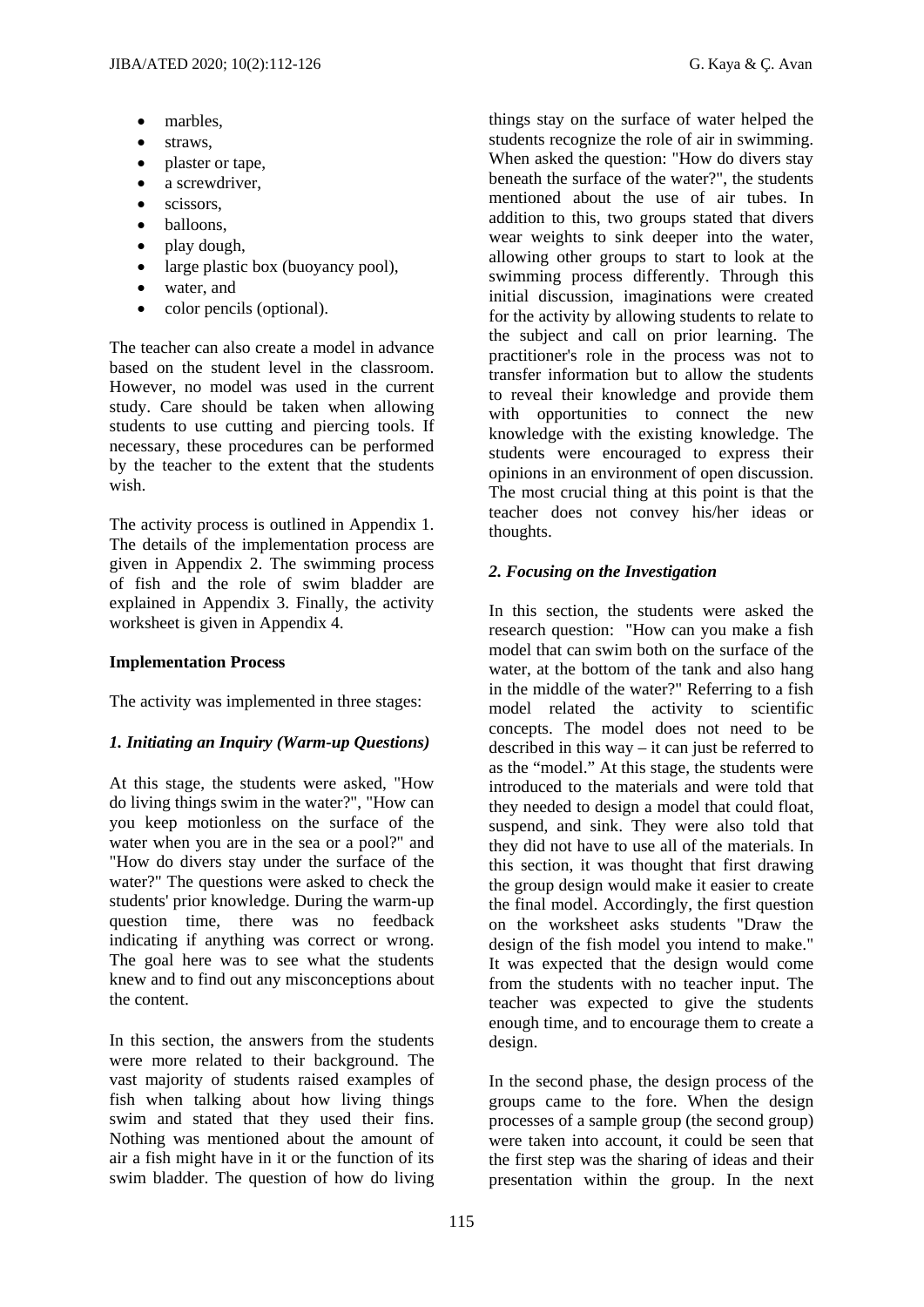phase, it was observed that the group formed a scientific basis to their ideas by discussing them. They then turned to the materials and created designs for production. The members of the group agreed upon the idea that having a single air intake in the bottle would facilitate movement. They also placed their weights at the opposite end to the air intake. At this stage, the students were most challenged by where

the air should enter and, at this point, the place where they hesitated was hanging in the middle of the water position. The teacher acted merely as an observer and was not involved in the design or creation of the models. The only help offered in this phase was when the use of cutting and piercing tools was required. Sample drawings of the students' designs are given in Figure 1.



**Figure 1.** Design Examples by Students

The students' drawings exhibited a range of different designs. In some designs, the students tried to use all the materials they had been given, and different methods were tried to facilitate the air input and output. In all the models, straws were used; in some models, the balloon was located inside the model, while in others, it was located on the outside. A wide variety of models is encouraged to enrich the discussion and the process of evaluation of the different results. At this stage, the teacher did not interfere with the designs, and acted only as a guide for the students' questions.

The students were given time to work with the model designs they had drawn. During this time, they worked in groups, updating their models and collecting data to answer the research question. The teacher was an observer at this stage, only assisting students in the use of cutting and piercing tools. During the lesson, the teacher performed cutting and drilling operations at the students' request.

#### *3. Sharing Understanding (Concluding Activity)*

In this section, the students were asked to share their designs and results. First, the children showed their models in a tank of water, where everyone could see them. They had to explain what they had paid special attention to in their designs. In this context, they were allowed to experiment and further develop their designs. It was important in the intergroup interaction process that the groups could see the development of ideas and the possibility of other solutions.

At this stage, the students were asked to follow the group presentations to see each other's models and explain each group's thoughts and ideas when designing them after experimenting with them in the water tank. The teacher took on the mantle of moderator, but did not evaluate the models. Inter-student interaction was promoted, and solution methods were discussed and compared through the success of their models. Some of the trials of the students are given in Figure 2.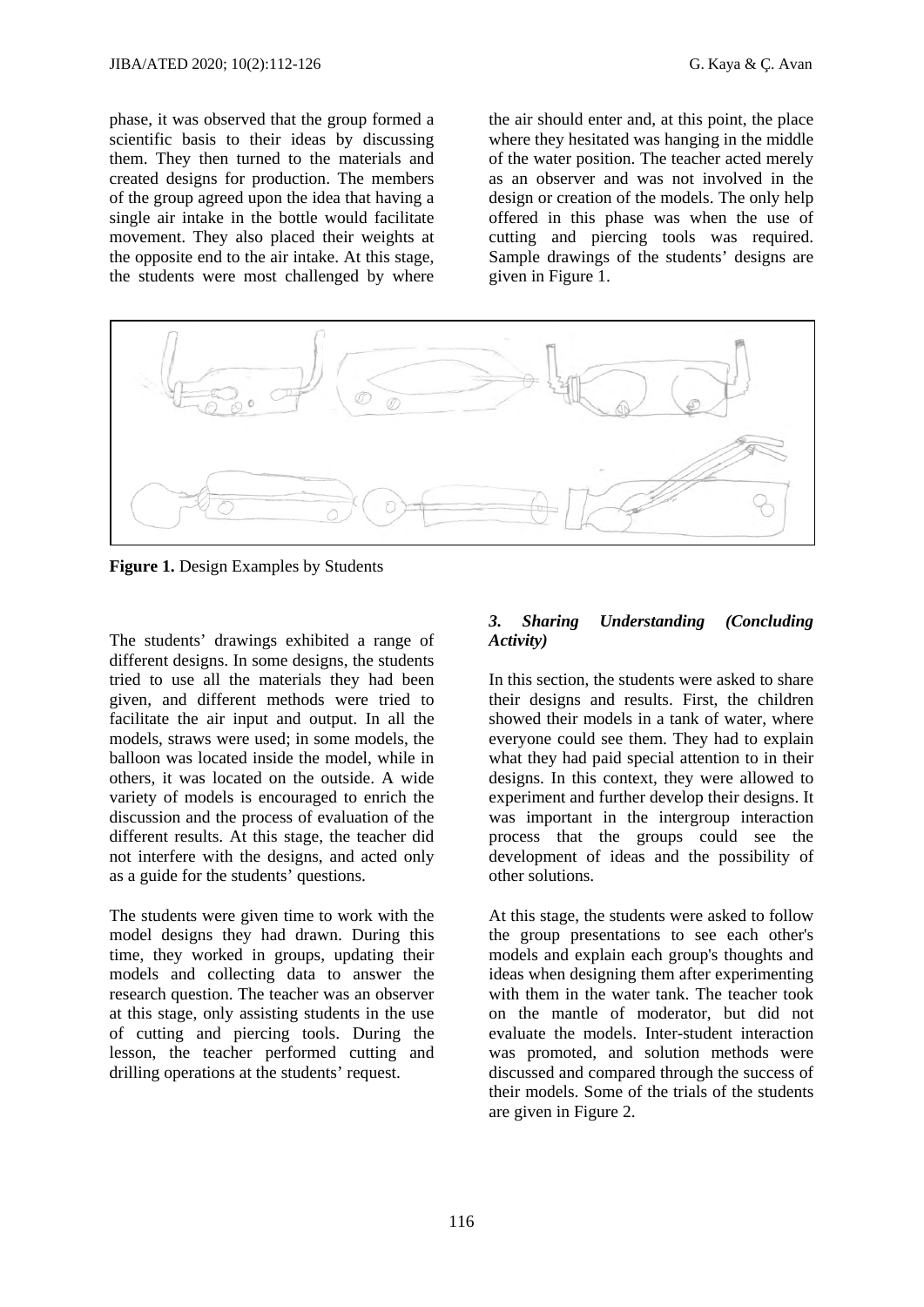

**Figure 2.** Models Made by the Groups

Students' designs and models were mostly similar but some of them involved revisions. After the student presentations were completed, the overall evaluation of the activity and a whole class discussion were initiated. When the students were asked to show the desired three characteristics (swimming, sinking, hanging) of the models they had made, three of the groups stated that the model they had made in the first stage only floated, while the other two groups stated that their model sank. One group said their model could swim and stay in the middle of the water. They later stated that they had improved their design and only then were able to perform the two different movements.

When asked what problems they had faced during the activity they responded by saying they had experienced problems with sinking, and that they had increased the weight by drilling more holes to make it sink more. The groups who were unable to perform the sinking task and bring the fish model back to the swimming position on the water stated that they needed to have inflated the balloons more. When asked "What parts or organs do the parts in the model represent in the fish?" all the groups answered the question by explaining that the plastic bottle represented the fish, the gills corresponded to the straws, and the swim bladder to the balloons. The answer to the question shows that the students now understood the respiratory systems of the fish, and the roles of the gills and the bladder. The questions asked after this stage are similar to the questions asked at the beginning of the activity to make connections to the initial knowledge and consolidate learning of the new knowledge.

Responding to the question "What scientific knowledge did you use in designing the model?", the students stated that if the bottle was filled with water, it would sink to the bottom, and if the balloons were filled with air, it would go up. This answer was the required and expected one needed to explain the scientific activity involved in the swimming and sinking of the fish. They determined that the swim bladder was essential for the movement of the fish. Regarding the question "What did you gain from doing this activity?", the students stated that they had designed and produced a model similar to a submarine. They also explained why the swim bladder was essential and related it to filling the lungs with air to stay on the surface of the water while swimming in the sea. The students expressed the view that they wanted to continue doing such activities.

## **EVALUATION of the ACTIVITY**

In this section, the evaluations regarding the activity taught, the problems encountered, and suggestions for practitioners are discussed based on the student feedback and the findings obtained from the semistructured interview with the teacher who carried out the activity. In the whole group discussion with the students following the implementation process, the students emphasized that the activity was different from the traditional lessons and that it brought them both scientific and practical experiences. Some students stated that they found the implementation part of the activity quite enjoyable. Some other students emphasized that it was more valuable to present their solution-oriented models. When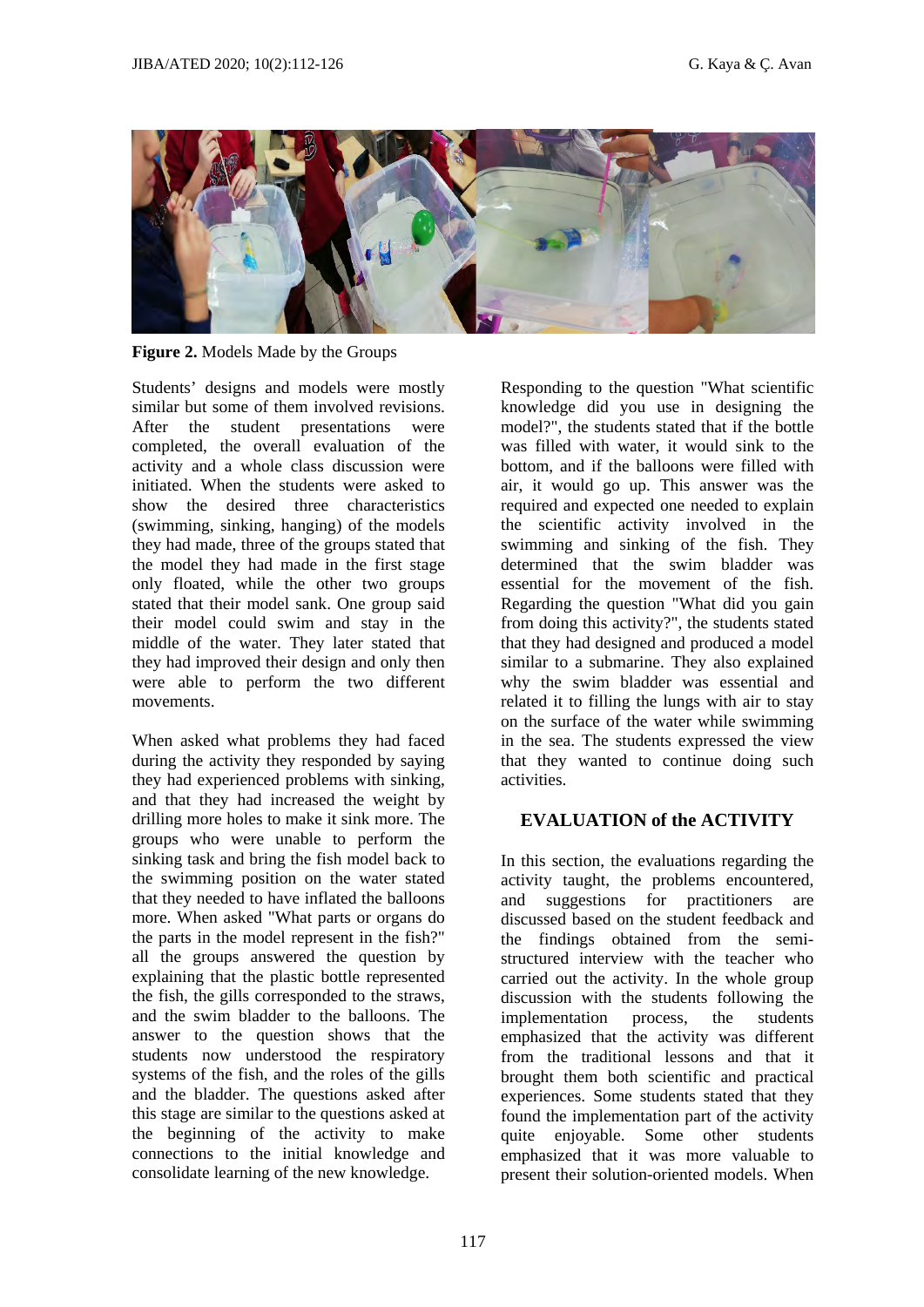the students' learning outcomes through the activity are taken into account, the activity may be considered to have been more successful compared to traditional classroom activities.

The practitioner teacher stated that the activity was generally successful and was implemented without problems. This is evident in his response to a question asked during the interview: "The activity was not challenging in general. It was carried out with ease. The students participated eagerly. They came up with ideas and tried to do it themselves. As they tried, they had a chance to go one step further." It has been seen that the activity is generally applicable in the format presented in the plan, and the different parts of the activity were implemented by following the instructions. When the teacher was asked to summarize the general course of the lesson during the semi-structured interview, the lesson's stages were reflected in the teacher's response.

First of all, I asked students engaging warm-up questions. With these questions, I enquired about the students' knowledge of the subject. I gave no feedback regarding whether the answers were right or wrong. Then I asked them the research question, and told them what kind of things I expected from them. They first made a drawing of their model and then created their models. They answered questions about the activity during and after their trials. Lastly, we discussed the process and models together.

It can be seen that the answer given by the teacher includes the stages of (1) the initiation of the inquiry, (2) the focus of the investigation, and (3) the sharing of understanding. This shows that the activity can be implemented in the classroom as designed.

Regarding the question about describing what the most challenging parts of implementing the activity were, the teacher stated that it was the discussion part in the last part of the activity: "The discussion, which is the last part, was challenging. It was because the students' scientific background knowledge was not adequately prepared. Because of problems arising from our

education system, they cannot present different perspectives. They cannot produce original ideas." He attributed this challenge to the current education system.

In the evaluation part of the implementation of this activity, in terms of the advantages and disadvantages, the teacher emphasized that time may be a disadvantage because the two recommended course hours were filled with the activity. The practitioner teacher evaluated the advantage in terms of the benefits to the students. This situation was stated as follows:

As an advantage, children gaining different thinking skills will enable them to produce different ideas in other lessons and subjects. Mainly, the development of design skills contributes to the design of different things and innovative thinking skills. The skills developed in this activity will impact other lessons as well. As the teacher stated, the activity was planned by targeting scientific concepts and aimed to develop certain skills. The teacher's views about the implementation show that the planning and the process of the activity complement each other.

For the implementation process of the activity, and for those who will apply it in future, the teacher made a self-assessment with suggestions about the time allocated to the parts of the activity. He said "I would try to make the last part, the discussion part, longer. There was not enough time. The time spent on the design could be shortened. There was no problem in the other sections."

The student worksheets and models could be designed to assess student learning. During the lesson, all of the groups came up with ideas for the given task. The models accurately reflected the solution proposals which serve their purpose and the worksheets included explanations about the model development process. For example, the point that was considered in the model developed by the third group was how the model would behave at different levels in the water. This highlighted that the students understood the activity goals. In the process of observing and developing the behavior of the model they had made, they noted: "Our model is floating but not sinking." They realized that they were missing their goals and said, "We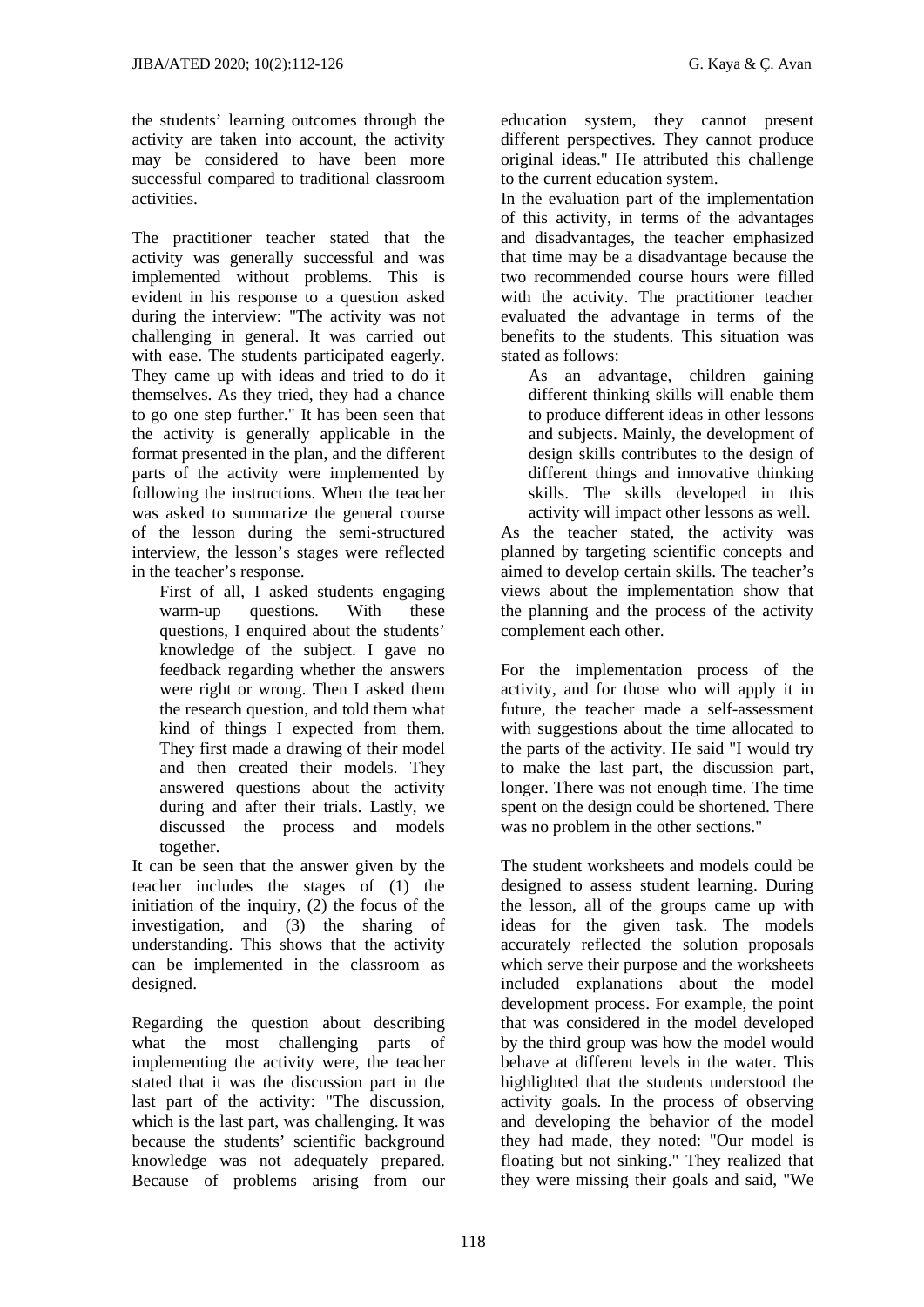increased the number of the holes and the weight of the model and made it sink and swim." In line with what they said, it can be claimed that the students understood the role of a swim bladder and realized that the weights were essential for sinking the object.

Group 4 said: "It needs water to sink and air to go up. When we fix the straw, if we have too much water, we blow into the balloon through the straw and inflate the balloon to make it go up." They expressed the importance of swim bladders by summarizing the process. This shows that there are different stages of learning. The students said that the activity was unusual. They explained that, by encouraging them to think, it enabled them to produce different ideas. They also stated that it was essential to respect all the different ideas and develop the ideas of friends by creating harmony within the groups. In terms of permanence of learning, the statement "Something I will never forget." summarizes the situation.

## **CONCLUSION and SUGGESTIONS**

When the data obtained from the student worksheets and the semi-structured interview with the teacher is taken into account, the activity can be considered as successful in terms of achieving the desired goals. Practitioners may use the activity in their classrooms considering the success of the activity plan and the teaching process as well as the opinions of the teacher. Aligned with the related literature (Gencer, 2015; Özçelik & Akgündüz, 2018; Yılmaz et al., 2017), it was observed that the practice of students expressing their ideas increased the quality of learning.

In terms of IBL, the study revealed that generating solution methods, discussing ideas, and achieving results in search of a common goal are essential for students' social and cognitive development. Also, the availability of materials and the teacher's preparedness, scientific knowledge, and the ability to manage the process are essential for using the IBL approach (Bayram, 2015). Although concepts related to biology are targeted in the activity, it is structured so that it can be adapted for different disciplines. For example, this activity can be used to teach

physics topics related to buoyancy, swimming, sinking, and suspension. At the same time, it can be used to design a submarine or a vehicle to facilitate the action of swimming in the water as part of STEM applications.

## **REFERENCES**

- Bayram, Z. (2015). Öğretmen adaylarının rehberli sorgulamaya dayalı fen etkinlikleri tasarlarken karşılaştıkları zorlukların incelenmesi [Investigating difficulties that preservice science teachers encounter while designing guided inquiry activities]. *Hacettepe Üniversitesi Eğitim Fakültesi Dergisi (HU Journal of Education),30*(2), 15- 29.
- Bell, R. L., Smetana, L., & Binns, I. (2005). Simplifying inquiry instruction. *The Science Teacher*, *72*(7), 30–33.
- Blanchard, M. R., Southerland, S. A., Osborne, J. W., Sampson, V. D., Annetta, L. A., & Granger, E. M. (2010). Is inquiry possible in light of accountability? A quantitative comparison of the relative effectiveness of guided inquiry and verification laboratory instruction. *Science Education*, 94, 577–616.
- Brown, L. S., & Melear, T. C. (2006). Investigation of secondary science teachers' beliefs and practices after authentic inquiry-based experiences. *Journal of Research in Science Teaching*, *43*(9), 938–962.
- Craig, C. J. (2008). Joseph Schwab, selfstudy of teaching and teacher education practices proponent? A personal perspective. *Teaching and Teacher Education*, 24, 1993-2001.
- Çavaş, B., Kesercioğlu T., Huyugüzel-Çavaş, P., & Özdem, Y. (2011, October 15- 16). *Öğretmen kılavuz kitabı [Teacher Guidebook]* [Workshop]. Sorgulamaya Dayalı Fen Öğretimi Öğretmen Eğitimi, İzmir, Türkiye.
- Gencer, A. S. (2017). Fen eğitiminde bilim ve mühendislik uygulaması: Fırıldak etkinliği [Scientific and engineering practices in science education: Twirly activity]. *Journal of Inquiry Based Activities*, *5*(1), 1-19.
- Kaya, G., & Yılmaz, S. (2016). The impact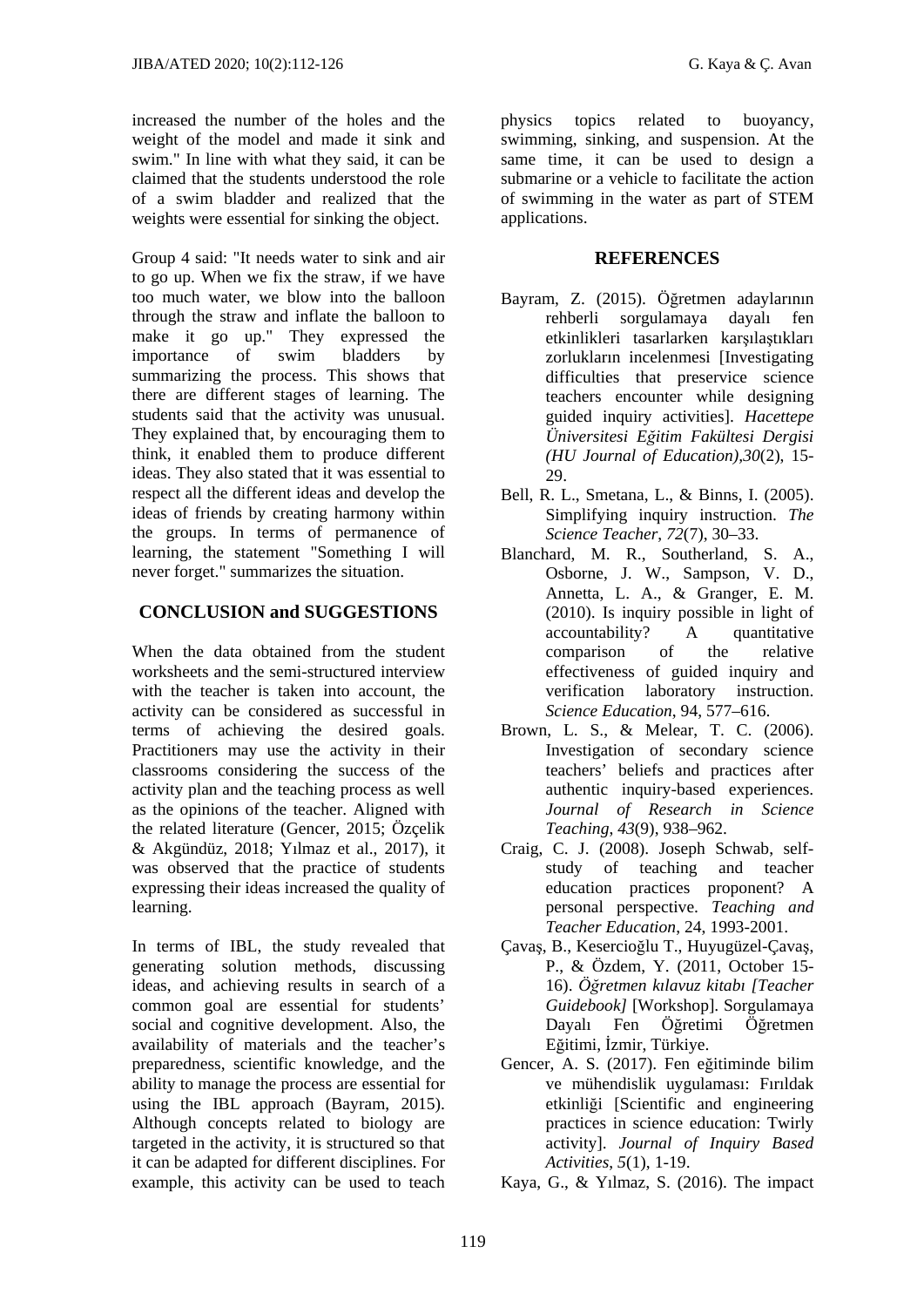of open inquiry based learning on students' achievement and development of science process skills. *Hacettepe Üniversitesi Eğitim Fakültesi Dergisi (HU Journal of Education),31*(2), 300-318.

- Ministry of National Education. (2013). *İlköğretim kurumları (İlkokullar ve Ortaokullar) Fen bilimleri dersi (3, 4, 5, 6, 7 ve 8. sınıflar) öğretim programı [Elementary science education cirrculum]*. Author.
- National Core Curriculum for Basic Education. (2004). *The Finnish national core curriculum for basic education*. Finnish National Board of Education.

http://www.oph.fi/english/curricula\_an d\_qualifications/basic\_education

- National Research Council. (1996). *National science education standards.* National Academy Press.
- National Research Council (1997). *Science teaching reconsidered: A handbook*. National Academies Press.
- National Research Council (2000). *Inquiry and the national science education standards*. National Academy Press
- Next Generation Science Standards. (2013). *The next generation science standards*. The National Academy of Sciences, **USA**

http://www.nextgenscience.org/sites/d efault/files/NGSS%20DCI%20Combi ned%2011.6.13.pdf

- Özçelik, A., & Akgündüz, D. (2018). Üstün/özel yetenekli öğrencilerle yapılan okul dışı STEM eğitiminin değerlendirilmesi [Evaluation of gifted/talented students' out-of-school STEM education]. *Trakya Üniversitesi Eğitim Fakültesi Dergisi*, *8*(2), 334- 351.
- Quintana, C., Zhang, M., & Krajcik, J. (2005). A framework for supporting metacognitive aspects of online inquiry through software-based scaffolding. *Educational Psychologist*, *40*(4), 235–244.

Rocard, M., Csermely, P., Jorde, D., Lenzen, D., Walberg-Henriksson, H., & Hemmo, V. (2007). *Science Education now: A renewed pedagogy for the future of Europe*. European Commission.

> https://ec.europa.eu/research/sciencesociety/document\_library/pdf\_06/repo rt-rocard-on-science-education\_en.pdf.

- Sadeh, I., & Zion, M. (2009). The development of dynamic inquiry performances within an open inquiry setting: A comparison to guided inquiry setting. *Journal of Research in Science Teaching*, *46*(10), 1137–1160.
- Schwab, J. J. (1962). The teaching of science as enquiry. In J. J. Schwab, & P. F. Brandwein, (Eds.), *The teaching of science* (pp. 1-103). Simon and Schuster.
- Schwab, J. J. (1969). The practical: A language for curriculum. *School Review*, 78, 1–23.
- Schwab, J. J. (1973). The practical 3: Translation into curriculum. *School Review*, 81, 501–522.
- Trautmann, N., MaKinster, J., & Avery, L. (2004, April 1-3). *What makes inquiry so hard? (And why is it worth it?)*  [Conference session]. The Annual Meeting of the National Association for Research in Science Teaching, Vancouver, BC.
- Windschitl, M. (2002). Inquiry projects in science teacher education: What can investigative experiences reveal about teacher thinking and eventual classroom practice? *Science Teacher Education*, 87, 112–143.
- Yılmaz, A., Gülgün, C., & Çağlar, A. (2017). Teaching with STEM applications for 7th class students unit of "force and energy": Let's make a parachute, water jet, catapult, intelligent curtain and hydraulic work machine (bucket machine) activities. *Journal of Current Researches on Educational Studies*, *7*(1), 97-116.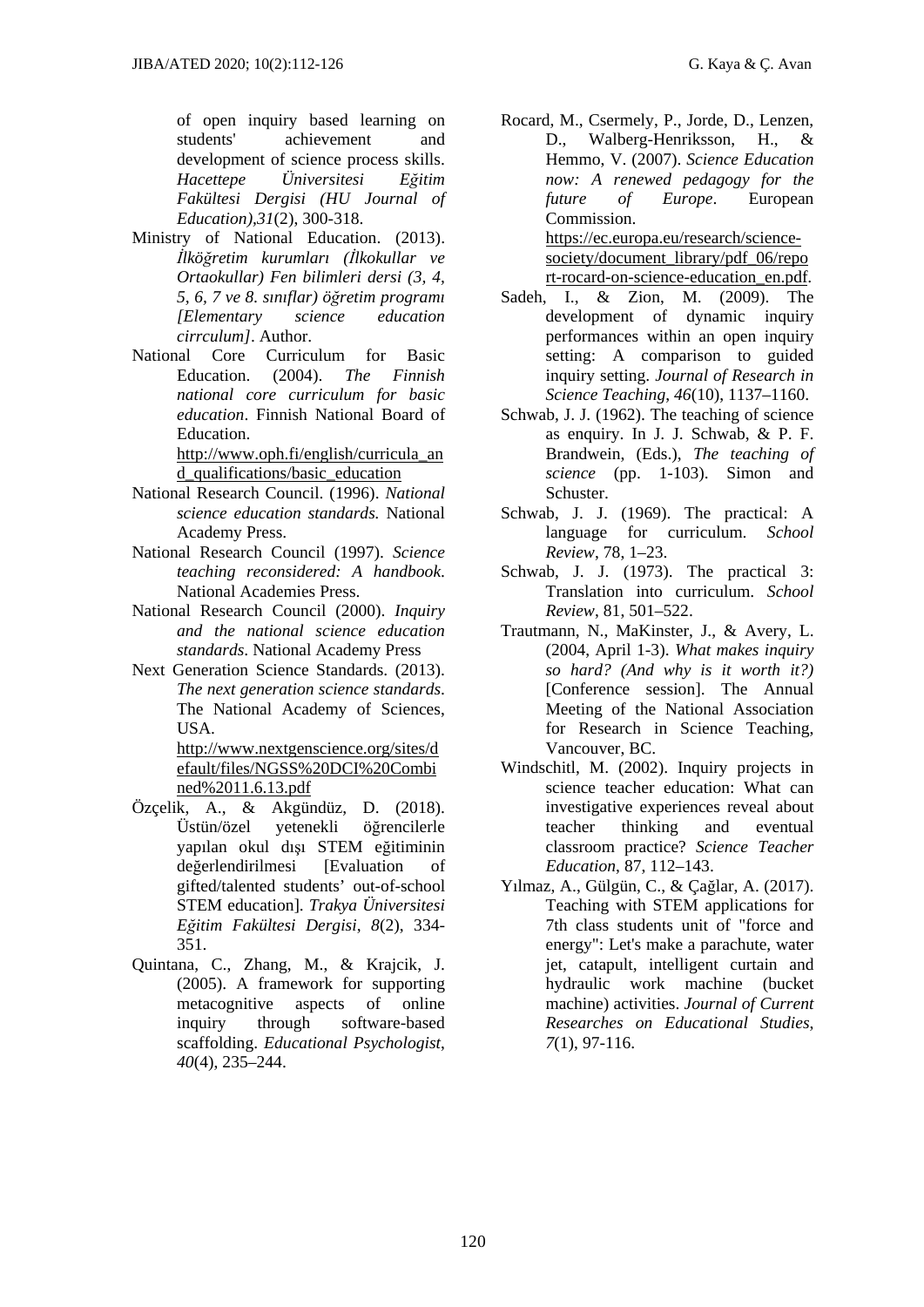#### **Citation Information**

Kaya, G., & Avan, Ç. (2020). An inquiry-based science activity: Floating-sinking-staying between the surface and bottom. *Journal of Inquiry Based Activities, 10*(2), 112-126. http://www.ated.info.tr/index.php/ated/issue/view/21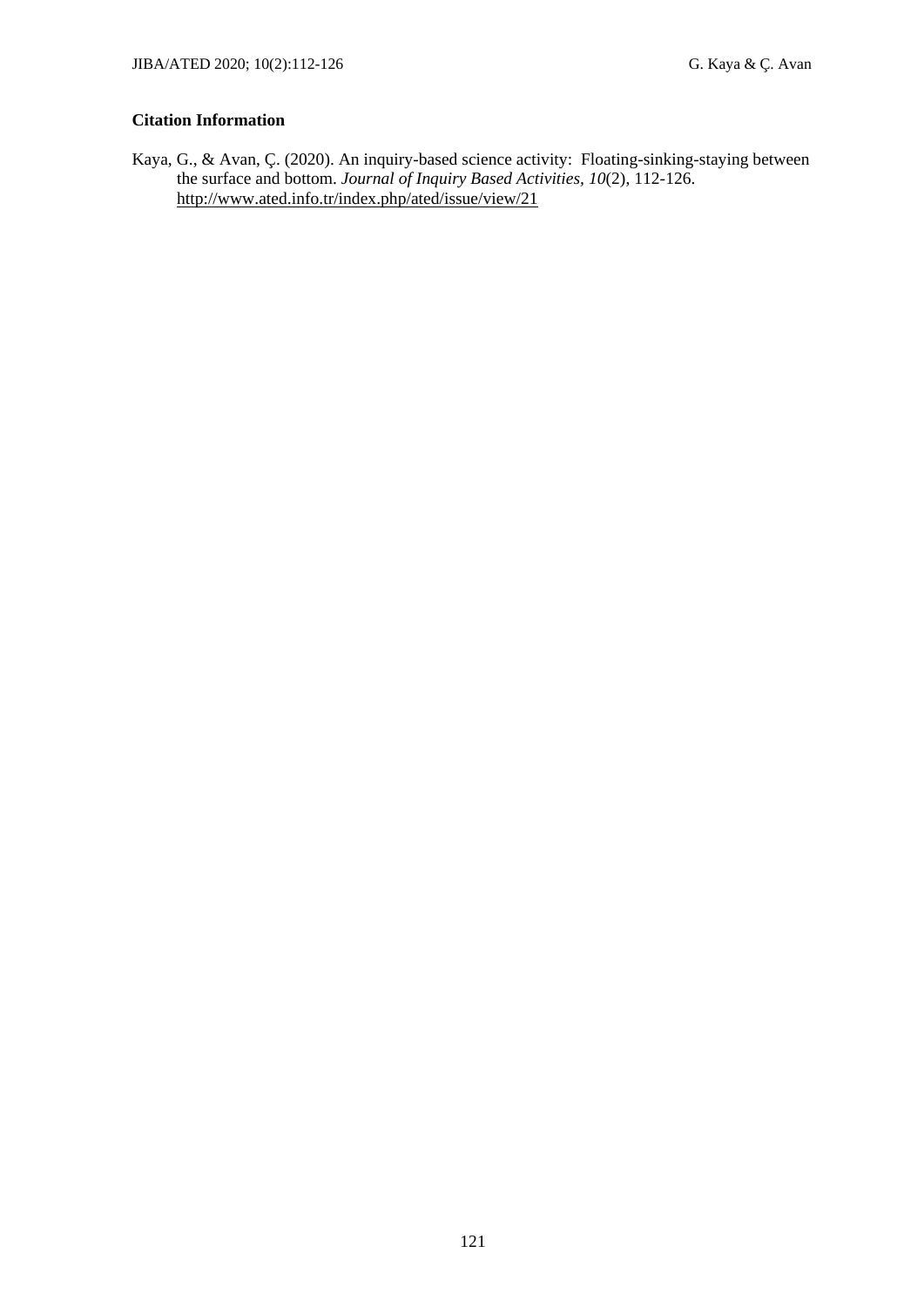#### Overview of the Activity

## **Let's Float the Fish**

In this activity, students will design a model that shows how fish can swim on the surface, bottom, and in the middle of the water.

#### **Overview**

**Type of activity:** Guided inquiry activity

**Level:**  $6^{th}$  or  $7^{th}$  grade

**Unit:** Explore the world of living things / *Systems in our body* 

**Subject:** Getting to know the living things / *Respiratory system* 

#### **Purpose**

 To understand how fish's swim bladder work, how fish can swim, and how fish's respiratory system functions.

#### **Learning outcomes**

- Learners can classify living things according to their similarities and differences by giving examples.
- Shows the structures and organs forming the respiratory system on the model.

#### **Inquiry skills**

 Data collection, observation, inferences, making a prediction, defining and controlling variables, designing an experiment, formulating hypothesis.

#### **Materials and equipment**

- Plastic bottles (500 ml)
- Marbles
- **Straws**
- Tape
- Screwdriver (or a bradawl)
- Scissor
- Play dough
- A large plastic container
- Water
- Colored pen (optional)
- Balloons

#### **Teacher preparation**

 The teacher can create a model in advance against the possibility that your activity cannot reach the desired result according to the student level. Students should be careful about using cutting and drilling tools. If necessary, the teacher can do the process to the extent desired by the students.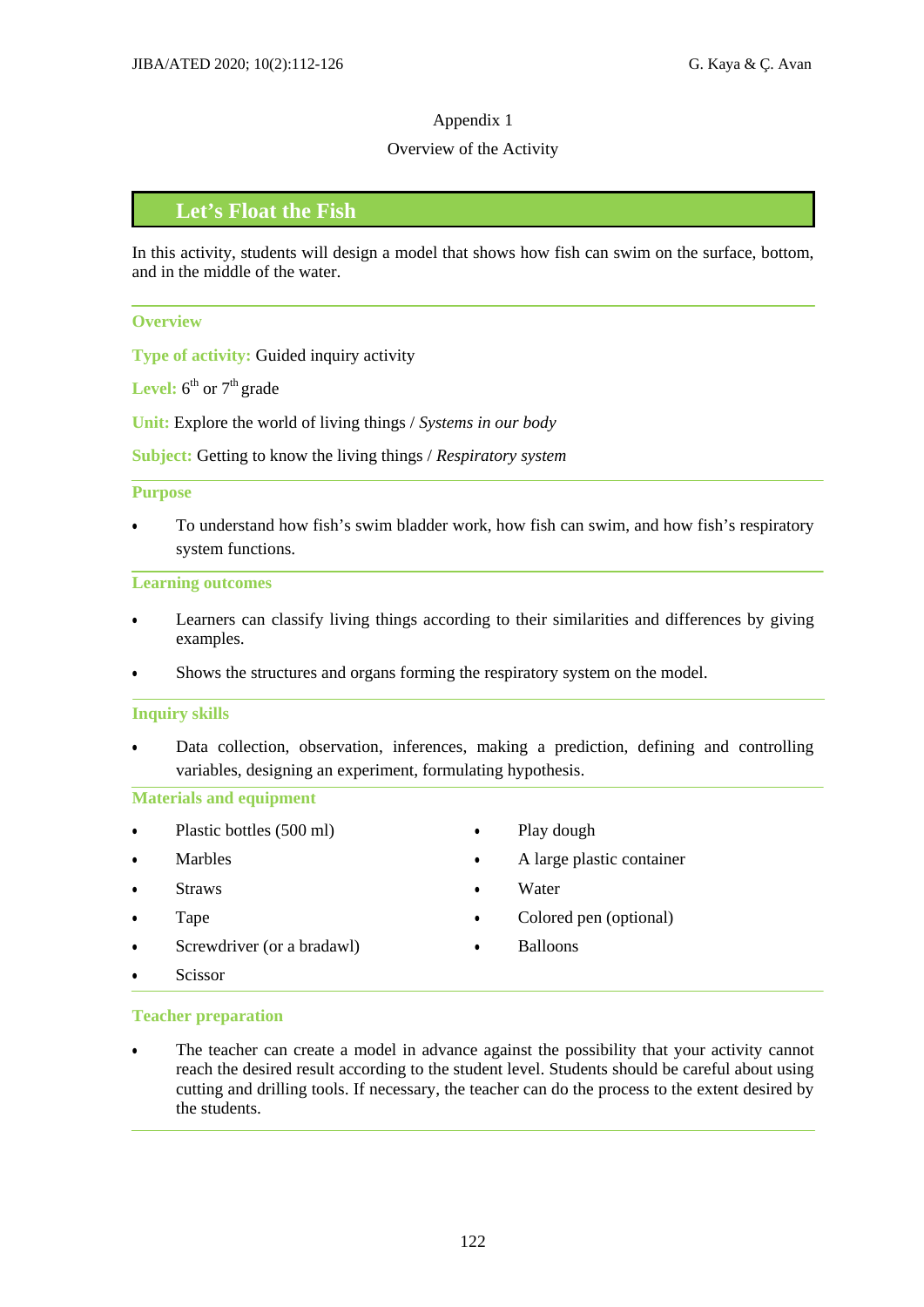#### The Process of the Activity

## Let's Float the Fish –Process of the Activity

## **1. Warm-up Activity/ Initiating an Inquiry**

The following questions are asked to the students upon entry to the activity, but the students' answers are not judged as correct or incorrect. The aim here is to see what the students know and to reveal the misconceptions in the classroom.

- How do living things swim in the water?
- How can you ensure that you remain immersed in the water when you are in the sea or pool?
- How can divers dive into the water?

After these questions are answered, the main activity starts.

#### **2. Main Activity/ Focusing on the Investigation**

The activity worksheets are distributed to students. A student reads the following question on the worksheet "How can you make a fish model that can swim both on the surface of the water, at the bottom of the tank and also hang in the middle of the water?"Following that, the teacher waits for the learners' thinking process before he presents the materials. The teacher shows the equipment table and requests a model that has to perform the three different conditions: float, sink, and stay in the middle of the water. It should be emphasized that students are not obliged to use all of the materials provided and are free to decide what materials they want to use. Students are asked to first make a drawing for their model and then create the model.

#### **3. Closing Activity/ Sharing Understanding**

Once students prepare their models, the teacher asks them to share their models for the classroom in a place where everyone can see the process. Groups present their models one at a time and explain how their model works. During this sharing, both the group and the whole class can be asked the following questions:

- Was the model able to show the three desired features? (Swimming, sinking, hanging)
- What scientific information did you use when designing the model?
- What problems did you encounter during the activity and how did you resolve them?
- Which organs of a real fish do the parts in your model represent?
- What should you do if you want to swim more in-depth into the sea?
- Which groups' model did you like the most? Why?
- What did you learn as a result of completing this activity? Why is it important to do this activity?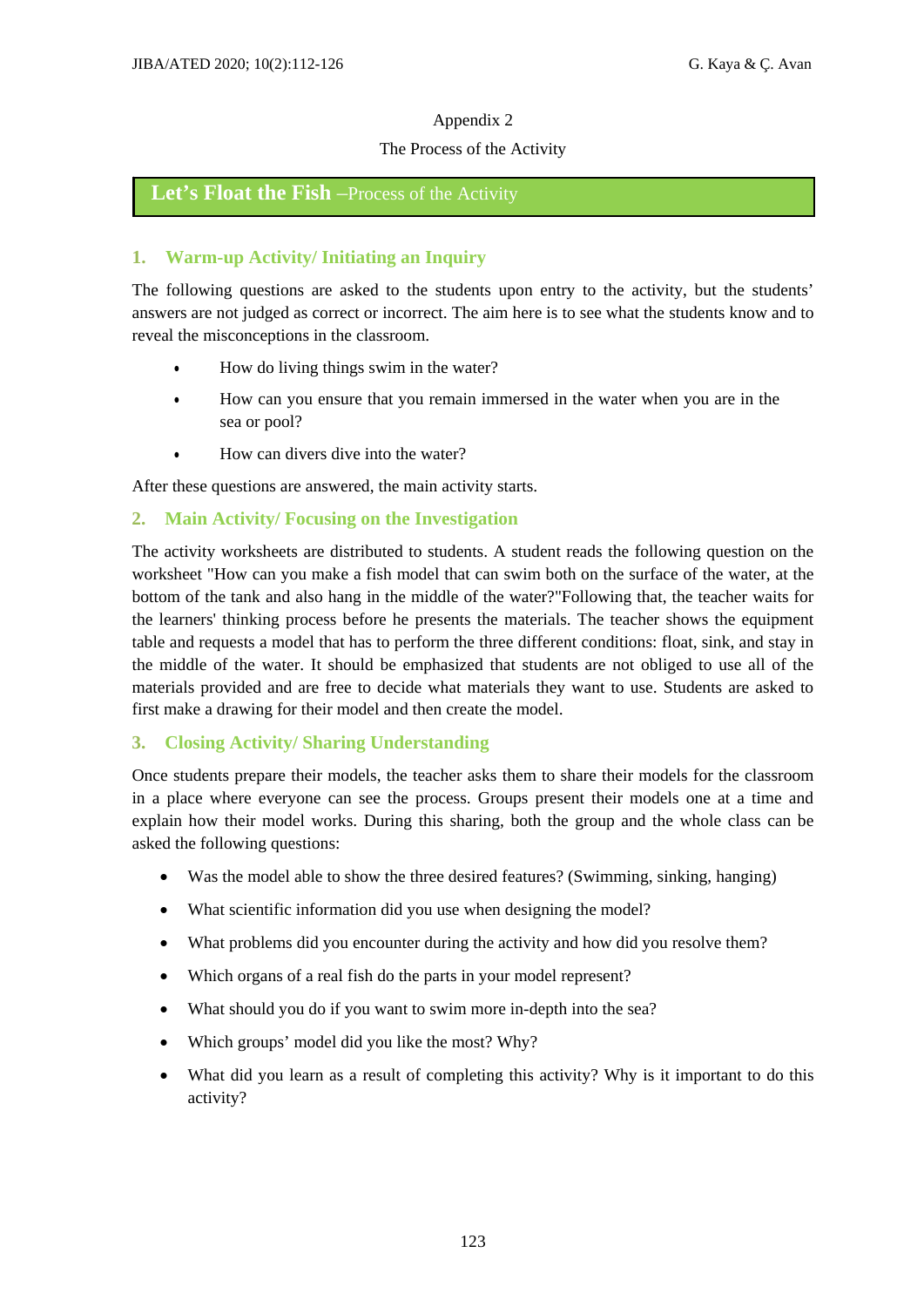You can find explanations on how students can develop their models in this section.

*This part is provided to inform the teacher about the construction of the fish model. Teachers may have tips from here to support the groups' progress.* 

1. It is the swim bladder that allows the fish to swim deep in the water (Figure A). Another name of it is air bladder.



2. Students should design a system in which air can be pumped into and out of the water using bottles and straws. The learners must open holes in some parts of the bottle to ensure that the water enters or exits to help the bottle sink and float. If necessary, it can be connected to the balloon in the bottle. After the instrument is installed, the air should be emptied when the object is to be sunk, and air should be blown to move the bottle up. To stay in the middle of the water, air and water balance should be provided inside the bottle.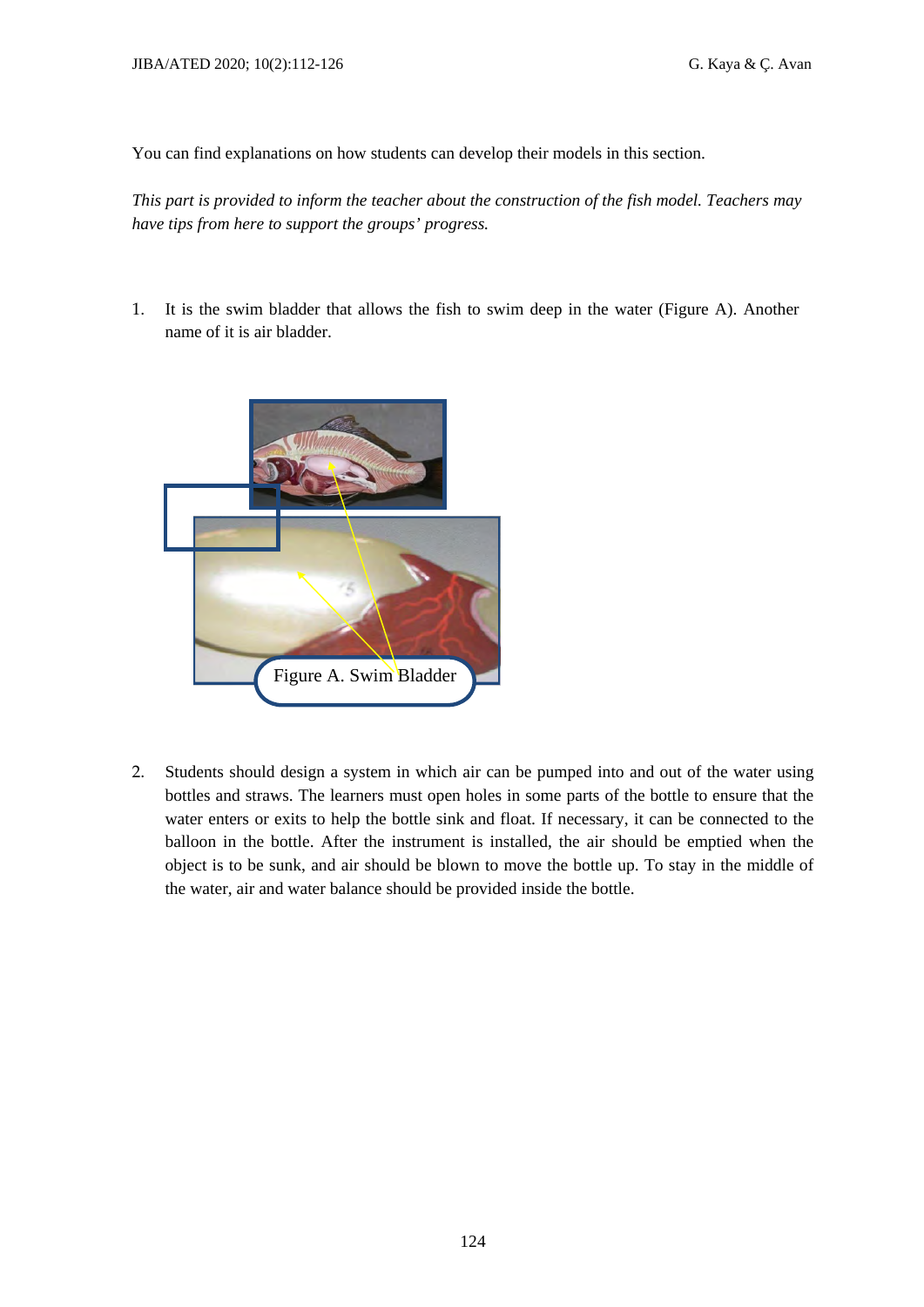#### Background Information

# **Let's Float the Fish** –Background Information

#### **What is the swim bladder? What is the role of the swim bladder?**

The swim bladder is a vital organ that plays a role in adjusting the vertical levels of fish in water and stabilizing them. It is an addition of thin intestine and has a skinny membrane-like shape. It is similar to the lung cavities of some vertebrates due to the air being full. These organs sometimes function as a respiratory organ alone. The working style closely resembles the principle of submarines. Just as a submarine can drain water in its ballast so that it can stay at specific depths or pour water into its ballast, the fish will empty the gas in the swim bladder or fill it so that it can stay in the water at a constant level.

The bladder must be filled with air to be able to perform its normal function. Thus, for the fishes with closed swim bladders, the air is sucked or refilled through capillary vessels. The glands, which have come to the forepart of the swim bladder, fulfill this function by arranging them with the reflexes which are automatically affected by the water pressure. Most of the fishes living on the ground do not possess swim bladders at the adult stage.